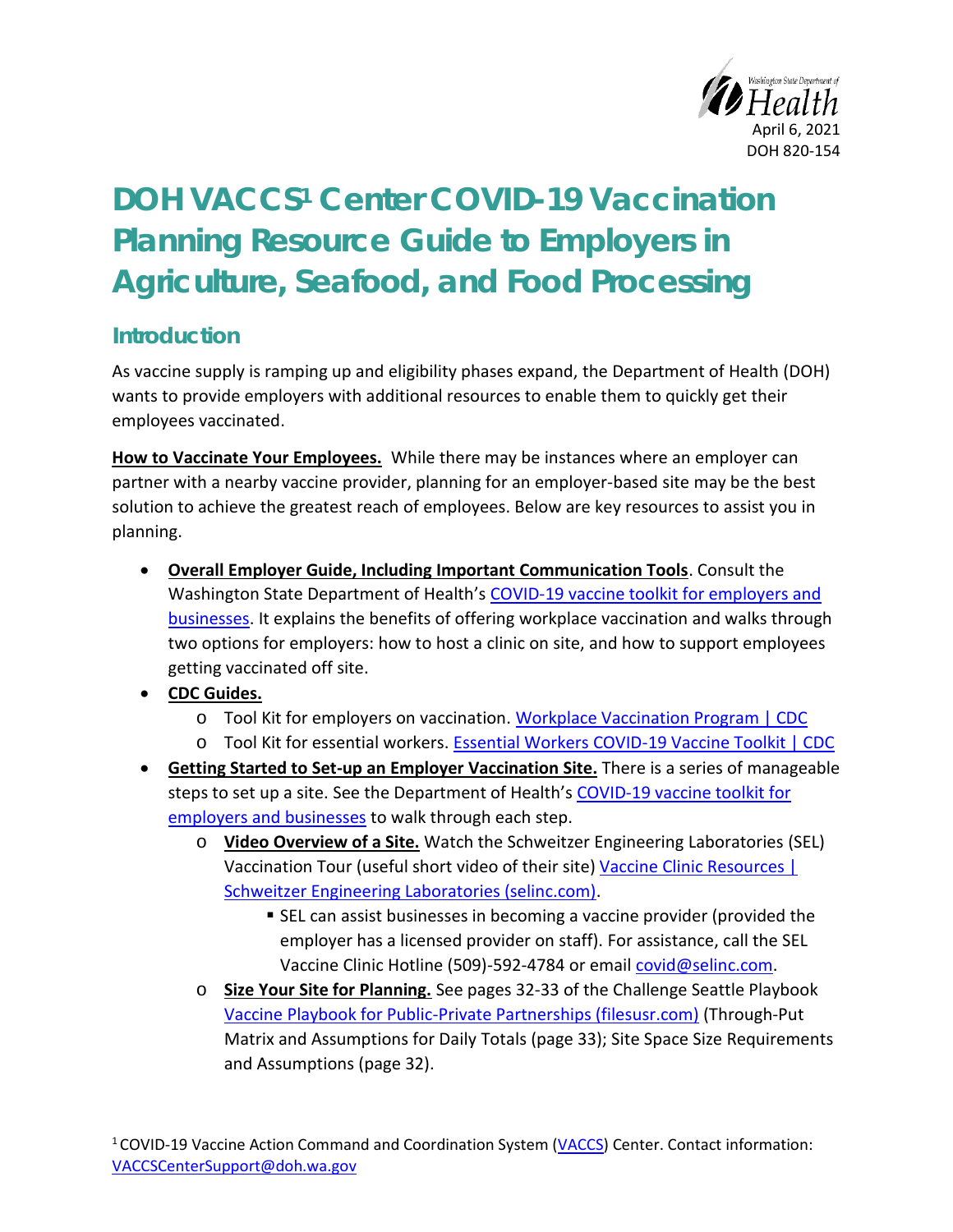- o **Playbooks to Set-up an Employer Vaccination Site.** There are several useful playbooks:
	- The Washington State Department of Health's COVID-19 vaccine toolkit [for employers and businesses](https://coronavirus.wa.gov/covid-19-vaccines-toolkit-businesses-and-employers)
	- **E** Challenge Seattle Playbook [www.challengeseattle.com](http://www.challengeseattle.com/) (great for planning a large site, but with coverage of essential elements for all size vaccination sites) (See Sections 5 (Operations Welcome) - end )-on; Pages 30-end) [Vaccine Playbook for Public-Private Partnerships \(filesusr.com\)](https://21652974-25d8-4ff1-bbc0-8687c8ec1f64.filesusr.com/ugd/e29733_85ddb1ac8ee54759a971e885f1b6b32c.pdf)
	- **EXEL Vaccine Clinic Resources Vaccine Clinic Resources | Schweitzer** [Engineering Laboratories \(selinc.com\)](https://selinc.com/company/vaccine-clinic-resources/)
	- **E** Guide to Set-Up a Pop-Up Site. Amazon. [https://assets.aboutamazon.com/55/38/6e92c8454b81b3f803fa866a1bf](https://gcc02.safelinks.protection.outlook.com/?url=https%3A%2F%2Fassets.aboutamazon.com%2F55%2F38%2F6e92c8454b81b3f803fa866a1bfc%2Fpopup-vaccine-clinic-playbook-2021.pdf&data=04%7C01%7CDan.Laster%40doh.wa.gov%7C15c60b2d5c154fb300d108d8ecd8446a%7C11d0e217264e400a8ba057dcc127d72d%7C0%7C0%7C637519761214703367%7CUnknown%7CTWFpbGZsb3d8eyJWIjoiMC4wLjAwMDAiLCJQIjoiV2luMzIiLCJBTiI6Ik1haWwiLCJXVCI6Mn0%3D%7C1000&sdata=375thCmh1YHGEPU8FIqmSC%2FqT%2FynTrCpD7%2BQHS4gjH8%3D&reserved=0) [c/popup-vaccine-clinic-playbook-2021.pdf](https://gcc02.safelinks.protection.outlook.com/?url=https%3A%2F%2Fassets.aboutamazon.com%2F55%2F38%2F6e92c8454b81b3f803fa866a1bfc%2Fpopup-vaccine-clinic-playbook-2021.pdf&data=04%7C01%7CDan.Laster%40doh.wa.gov%7C15c60b2d5c154fb300d108d8ecd8446a%7C11d0e217264e400a8ba057dcc127d72d%7C0%7C0%7C637519761214703367%7CUnknown%7CTWFpbGZsb3d8eyJWIjoiMC4wLjAwMDAiLCJQIjoiV2luMzIiLCJBTiI6Ik1haWwiLCJXVCI6Mn0%3D%7C1000&sdata=375thCmh1YHGEPU8FIqmSC%2FqT%2FynTrCpD7%2BQHS4gjH8%3D&reserved=0)
- o **Get Free Private Sector Advisors on Logistics Planning to Stand Up Vaccination Sites.** VACCS Center partners Amazon, Kaiser-Permanente, Microsoft, Providence, Starbucks and Schweitzer Engineering Laboratories have all been involved in rapidly standing up different types of vaccine clinics in the past few months. They have offered individuals with "on-the-ground" experience to provide logistical advice to help employers quickly plan and stand-up an employer site appropriate to the workforce and environment, including:
	- site selection;
	- type of clinic best suited to employer's needs/circumstances;
	- how to partner with provider;
	- general planning/logistics issues.

Email [VACCSCenterSupport@doh.wa.gov](mailto:VACCSCenterSupport@doh.wa.gov) to request a VACCS Center Vaccination Site Planning Advisor.

o **Pre-launch of Site Checklist.** See pages 8-10 of Amazon Pop-Up Vaccine Clinic Playbook

[https://assets.aboutamazon.com/55/38/6e92c8454b81b3f803fa866a1bfc/popu](https://assets.aboutamazon.com/55/38/6e92c8454b81b3f803fa866a1bfc/popup-vaccine-clinic-playbook-2021.pdf) [p-vaccine-clinic-playbook-2021.pdf](https://assets.aboutamazon.com/55/38/6e92c8454b81b3f803fa866a1bfc/popup-vaccine-clinic-playbook-2021.pdf)

- o [Recommended Strategies and Checklists for Businesses and Employers](https://coronavirus.wa.gov/covid-19-vaccines-toolkit-businesses-and-employers#2)
- o **Vaccinators and Other Health Practitioners.** Work with your [local health](https://www.doh.wa.gov/AboutUs/PublicHealthSystem/LocalHealthJurisdictions)  [jurisdiction](https://www.doh.wa.gov/AboutUs/PublicHealthSystem/LocalHealthJurisdictions) to reach out to [waserv@doh.wa.gov](mailto:waserv@doh.wa.gov) and provide the positions that are needed and how many.
- o **FAQs around Volunteers.** [Emergency Volunteer Health Practitioners:](https://www.doh.wa.gov/Emergencies/COVID19/HealthcareProviders/EmergencyVolunteerHealthPractitioners#heading41328) [Washington State Department of Health](https://www.doh.wa.gov/Emergencies/COVID19/HealthcareProviders/EmergencyVolunteerHealthPractitioners#heading41328)
- o **Additional Volunteers.** If you have a need for volunteers beyond what you can deploy from your community, LHJ and DOH, contact [VACCSCenterSupport@doh.wa.gov.](mailto:VACCSCenterSupport@doh.wa.gov)